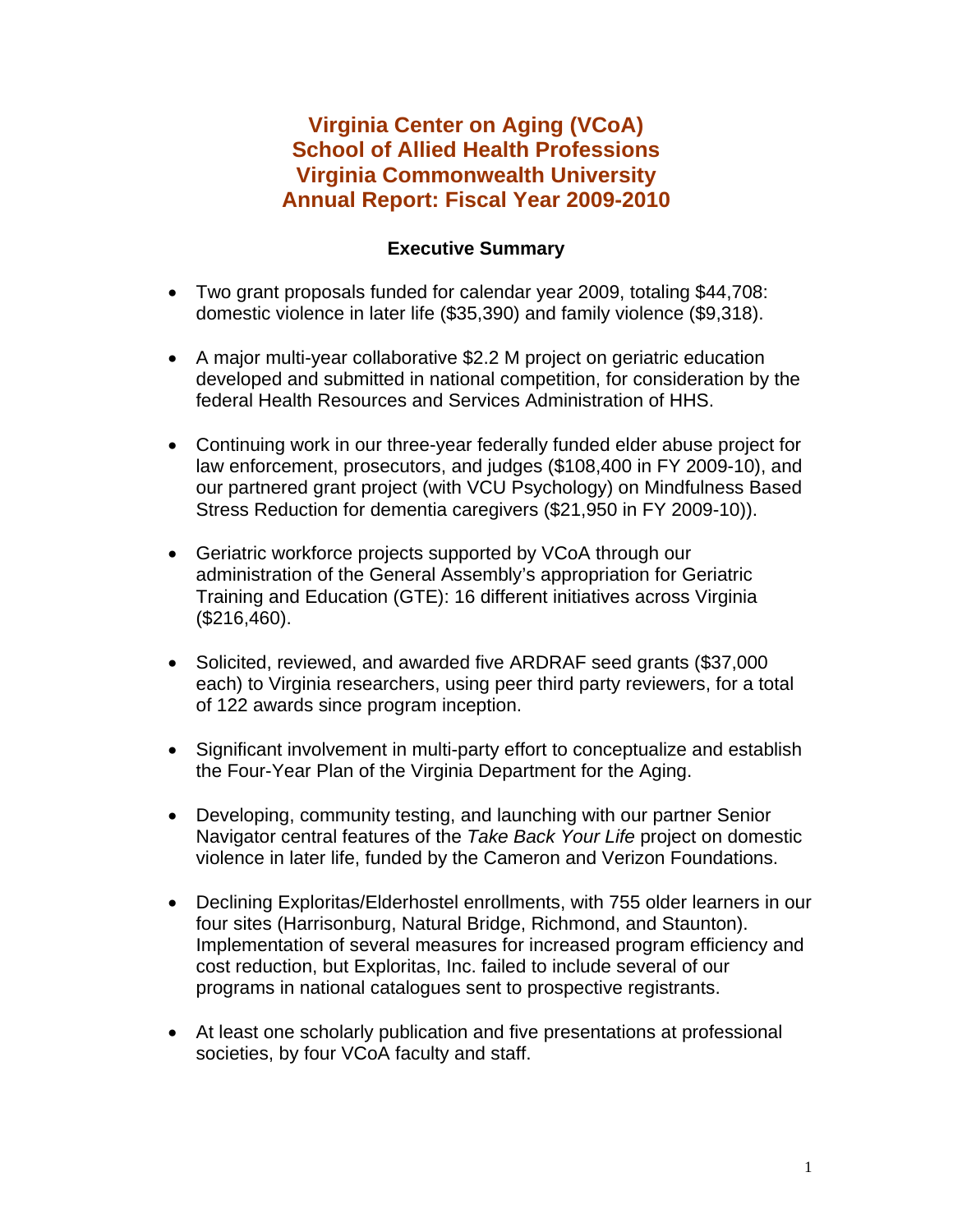• At least 13 university-community engagements where VCoA is regularly and continuously involved in community-based partnerships to address identified needs.

## **1. Progress on Objectives for Fiscal Year 2009-2010**

VCoA listed six objectives for 2009-2010, which are organized according to our legislated mandates of interdisciplinary studies, research, and information and resource sharing. Brief notes follow, with greater detail later in the report.

### Interdisciplinary Studies

- 1. VCoA committed to maintaining much-needed geriatric training across Virginia, amidst a depressed economy and continuing fiscal cuts, by developing a consortium of institutions of higher education to seek and obtain federal funding for a Geriatric Education Center to be headquartered at VCoA. We did so, even while sustaining another permanent reduction of 16% in our appropriation from the General Assembly. VCoA led a consortium of three universities (VCU, UVA, and EVMS) in proposal development, submitting its application in late April 2010 to the U.S. Health Resources Administration for award as a Geriatric Education Center. (This project was awarded in July 2010, just into the 2010-2011 fiscal year).
- 2. VCoA intended to continue its leadership in matters of domestic and family violence in later life. We sought and obtained greater engagement of prosecutors and judges in our federal OVW project, e.g., involving 15 circuit court judges in our Norfolk workshop. VCoA also gained a no-cost extension to continue work on this project.
- 3. VCoA satisfied its intention to continue leadership within the Area Planning and Services Committee (APSC), expanding its membership, and co-sponsoring both a fall regional workshop (*There is No Place Like Home: Supporting Aging in Place*) and one spring statewide conference (*Creative Roads to Inclusion*) that focused on aging with lifelong, developmental disabilities.

## Research

4. VCoA continued its administration of and advocacy for, the Alzheimer's and Related Diseases Research Award Fund (ARDRAF), to stimulate promising lines of inquiry into the causes, consequences, and treatments of dementing illnesses. We received 22 full proposals for review by third party experts, resulting in five awards.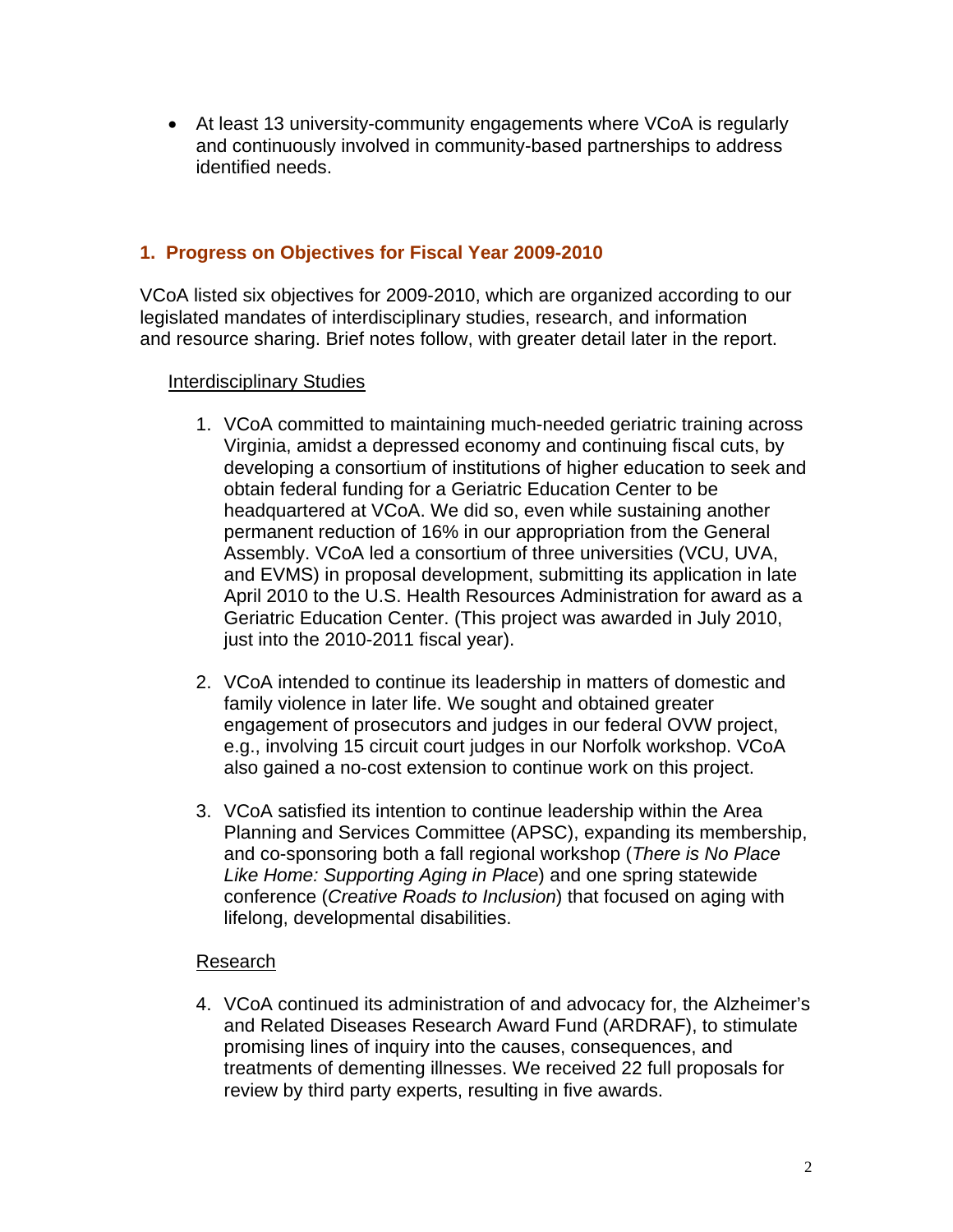### Information and Resource Sharing

- 5. VCoA intended to maintain its extensive university-community partnerships, by committing VCoA staff to serve on the boards and task forces of at least six non-profit aging-related organizations, offering *pro bono* gerontological expertise, leadership, and technical assistance to the benefit of the elders and families that they serve. VCoA exceeded this goal, with its staff serving in at least 19 positions.
- *6.* VCoA continued to partner with statewide aging-related organizations in order to disseminate research findings and to expand training for professionals across Virginia. VCoA co-developed and co-sponsored nine workshops and conferences, all but one being annual events, as part of its commitment to research translation and knowledge transfer.

## **Research**

1. VCoA continued its evaluation of an evolving, partnered project to assist employers in central Virginia, including the VCU Health System, who wish to help their employees who are family caregivers. The project, Workplace Partners for Eldercare, was re-funded through December 2009.

# **2. Contributions to the University, Fiscal 2009-2010**

Initiatives supporting the VCU 2020 Strategic Plan:

- "Taking our position among the top research institutions"
	- o VCoA has successfully helped secure two grant projects this year, and a no-cost extension.
- "Serving VCU's many communities"
	- o VCoA's work is addressing statewide both the aging and disabilities communities. Initiatives during this fiscal year focused on lifelong learning, employed workers who are family caregivers, training of professionals in geriatrics, aging with lifelong disabilities, and domestic and sexual violence against older women.
- "Developing a global presence"
	- o VCoA is representing VCU in a continuing pioneering collaboration to introduce applied educational gerontology in Japan and India,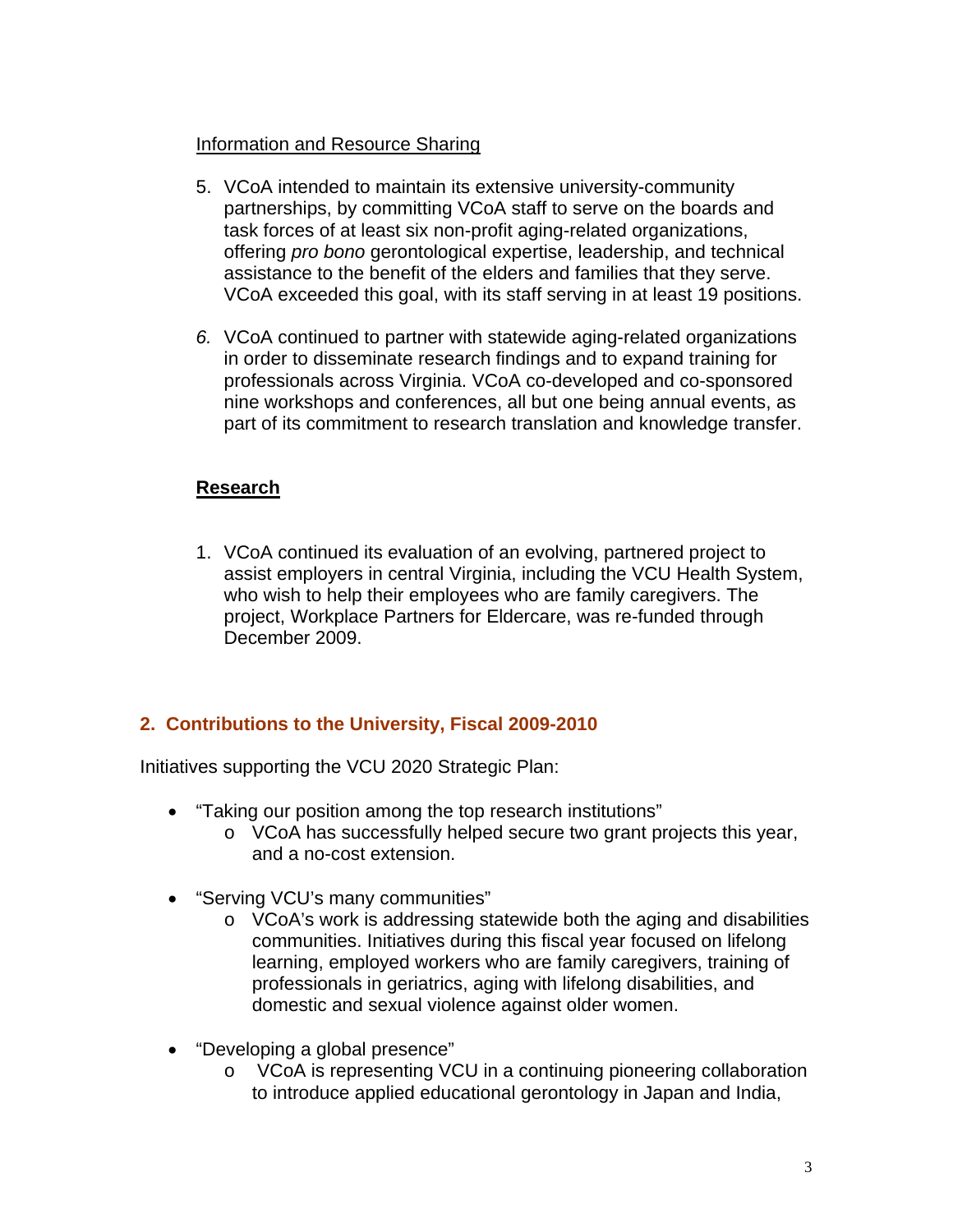subsequent to successful international gerontology synthesis conferences in Tokyo (July 2004), Okinawa (March 2007) and Visakhapatnam (March 2009).

- "Leveraging our strengths and building bridges through interdisciplinary activities"
	- o VCoA partnered with 29 units of VCU, as well as with at least 360 local or regional, and 49 statewide, agencies, departments, nonprofits, organizations or businesses across Virginia, in calendar 2009 in interdisciplinary training, research, and information sharing.
- "Maintaining VCU as a Model for University/Community Partnerships"
	- o VCoA co-maintains the Lifelong Learning Institute in Chesterfield through a partnership with the Chesterfield County Public Schools, and the support of the Chesterfield County Board of Supervisors. In fiscal 2009-2010 the LLI conducted 329 classes, over three terms, engaging over 600 mid-life and older students.
	- o VCoA directs the multi-jurisdictional Area Planning and Services Committee (APSC) as a model project to address the needs of aging adults with lifelong disabilities and their family caregivers. APSC membership covers Richmond City, Chesterfield, Hanover, and Henrico counties and includes representatives from VCU, agencies in intellectual disabilities, deafness/hard of hearing, healthcare, parks and recreation, aging services, communities of faith, and other sectors, as well as family caregivers.
	- o VCoA and Senior Connections: The Capital Area Agency on Aging partnered to complete two multi-year collaborative projects in December 2009: 1) *Workplace Partners for Eldercare*, funded by the Richmond Memorial Health Foundation, to assist caregiving employees of some 20 employers in central Virginia; VCoA collected and analyzed data from on-line survey and in-person interviews with human resources managers and work/life coordinators to determine extant elder care programs or services and potential initiatives; 2) *Virginia Respite Care*, funded by the Virginia Department for the Aging, to provide respite services to caregivers through scholarships for adult day care, in-home personal care, etc. and to train these caregivers in coping strategies; VCoA's evaluation documented changes in caregiver stress and the need for supportive services.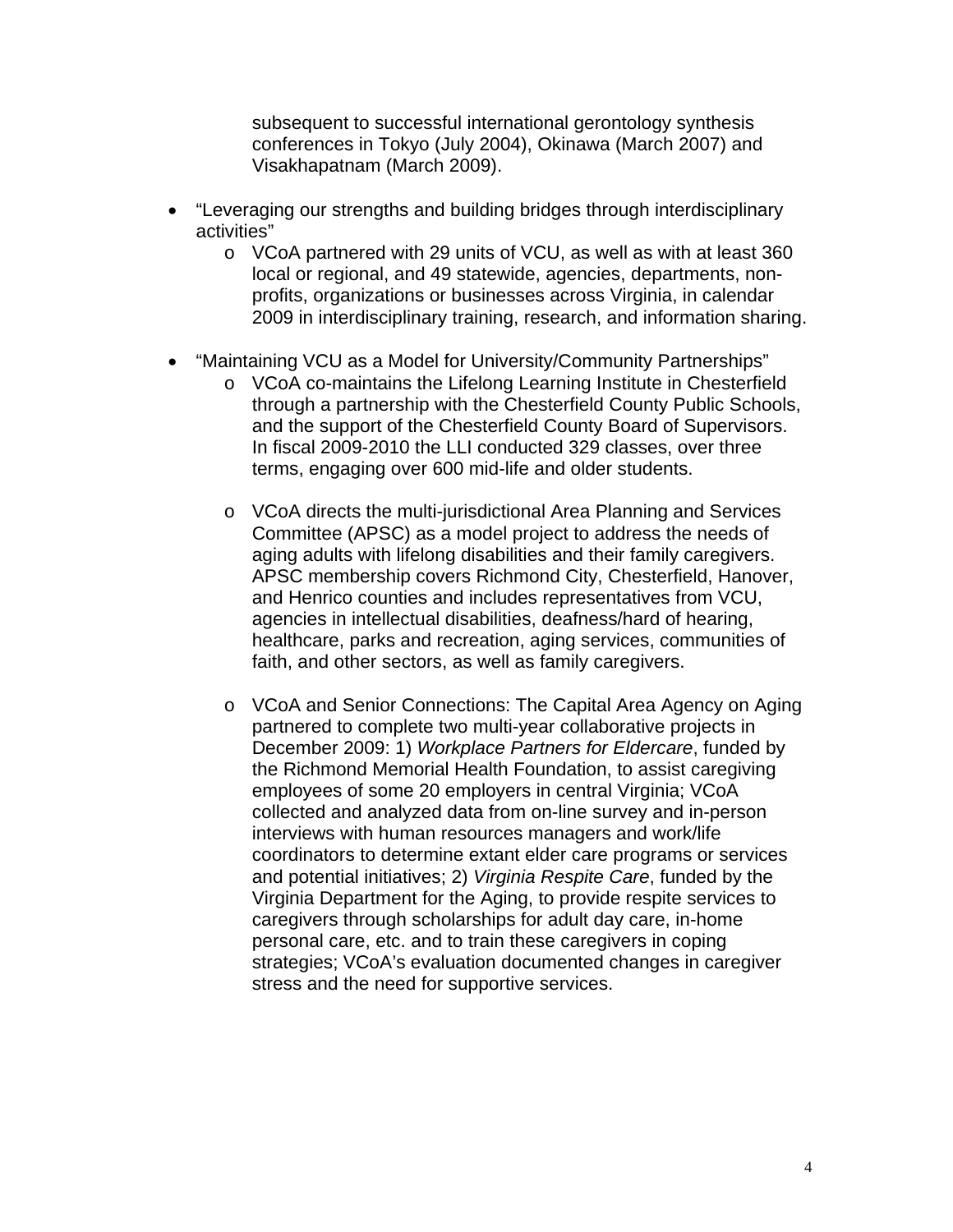# **3. Highlights of Accomplishments**

Listed according to our three primary mandates in the Code of Virginia:

### **Interdisciplinary Studies**

### **Geriatric Training and Education (GTE)**

VCoA administers the Geriatric Training and Education (GTE) initiative, an annual appropriation from the General Assembly to help build up the capacity of Virginia's geriatric workforce. GTE is the only state funded geriatric education offered in the Commonwealth. We received proposals on September 1<sup>st</sup>, November 1<sup>st</sup>, and January 5<sup>th</sup> in the current fiscal year and, after third party review, awarded 16 projects in amounts from \$1,000 to \$25,000 that are affecting Virginians in each geographic region. Some of these workforce projects included:

- *Working Together: Third Annual Community Conference on Senior Care*, by the Legal Justice Aid Center
- *Scholarships for non-geriatric healthcare professionals to attend the 2010 Virginia Geriatrics Conference*, by the VCU Department of Geriatric Medicine
- *Statewide Palliative Care Training for Long Term Care Nursing Staff Using End-of-Life*, by the Virginia Association of Nonprofit Homes for the Aging
- *Training and Education in the Use and Implementation of the POST Form*, by the Palliative Care Partnership of the Roanoke Valley
- *Aging through a Different Mirror: Intellectual Disabilities, Aging & Dementia* by the Danville-Pittsylvania Community Services Board
- *Geriatric Training and Education Scholarships*, by the Virginia Coalition for the Prevention of Elder Abuse
- *Building Aging Competencies: Gerontology Training for Counselors*, by the Center for Excellence in Aging and Geriatric Health
- *VERC/VGA Annual Conference*, by the Virginia Guardianship Association
- *Geriatric Education for Practical Nursing Students*, by the South Central Area Health Education Center
- *Leaders Laying the Foundation for Culture Change*, by the Virginia Association of Area Agencies on Aging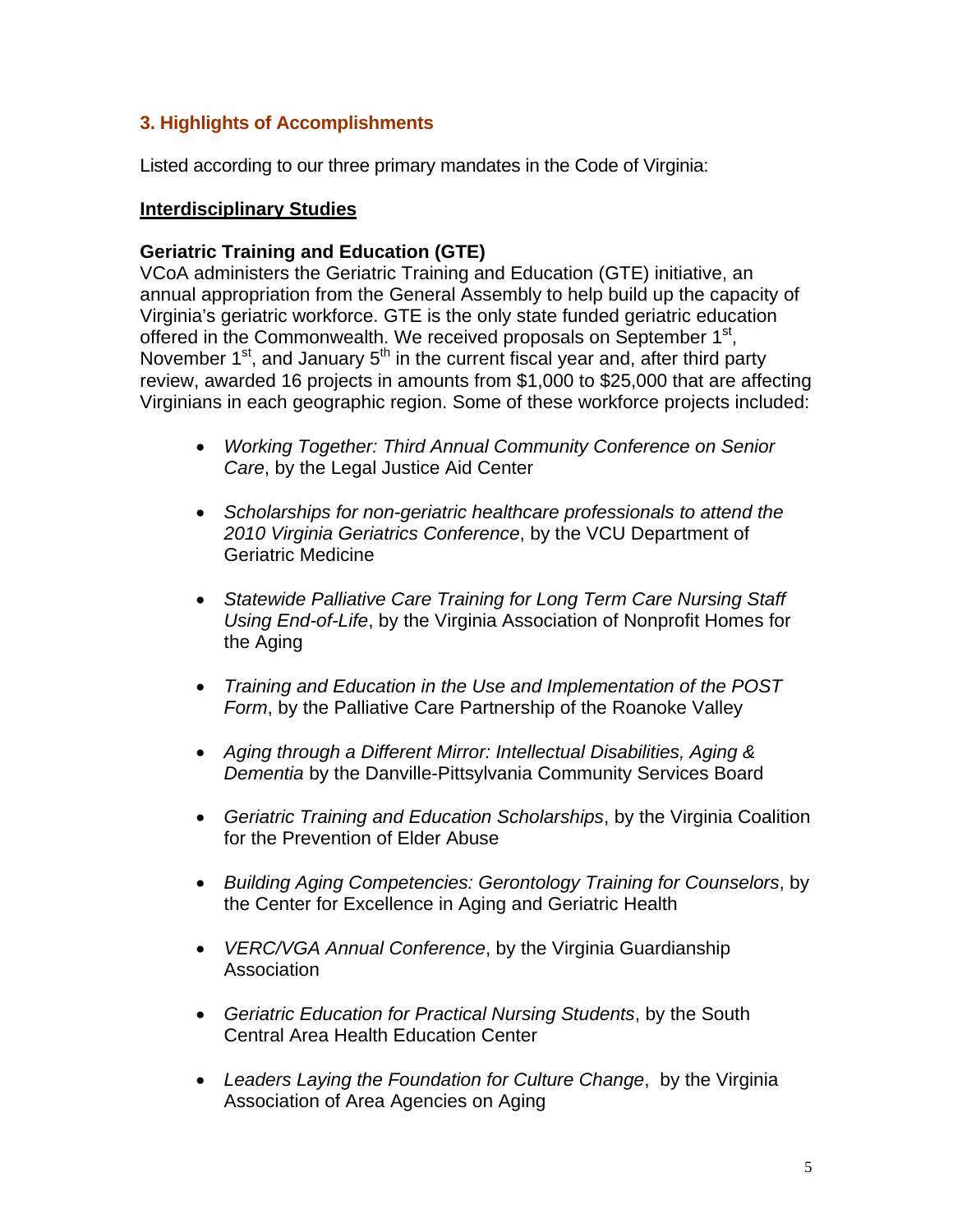### **Central Virginia Training Alliance to Stop Elder Abuse, Neglect and Exploitation**

This training alliance received continuation funding by the US Department of Justice Office on Violence Against Women for the period October 1, 2008 through September 30, 2010 for additional program activities. These include providing a training event for direct service providers and government workers, conducting strategic planning around outreach and service delivery, and implementing outreach and service delivery to older victims. Continuation activities build upon the initial award's justice training and collaborative systems change work, including building cross-sector collaboration (investigation to prosecution) and establishing expertise through training. VCoA provides management and coordination for both the initial and continuation projects. Paula Kupstas is Project Director.

| <b>Trainings for justice</b><br>professionals                                                       | July 1, 2009 -<br>June 30, 2010 | <b>Since</b><br><b>October 1, 2006</b> |
|-----------------------------------------------------------------------------------------------------|---------------------------------|----------------------------------------|
| Local judges attending<br>national judicial institute                                               | 0                               | 2                                      |
| Virginia circuit court<br>judges attending six-hour<br>workshop in Norfolk (from<br>all over state) | 15                              | 15                                     |
| Prosecutors attending<br>national prosecutor<br>training                                            | 4                               | 13                                     |
| Number of two-day local<br>law enforcement trainings                                                | 4                               | 12                                     |
| Number of local law<br>enforcement attending<br>two-day trainings                                   | 77                              | 268                                    |
| No. of law enforcement<br>agencies represented                                                      | 15                              | 49                                     |
| Number of four-hour<br>in-service sessions<br>conducted at Richmond<br>Police Academy               | 10                              | 10                                     |
| <b>Richmond sworn officers</b><br>attending four-hour in-<br>service                                | 203                             | 203                                    |

## **Alcohol and Aging Awareness Group (AAAG)**

Responding to an Act of the General Assembly requiring all state agencies to plan for the aging of Virginia, VCoA collaborated with the Virginia Department of Alcoholic Beverage Control to form the Alcohol and Aging Awareness Group (AAAG) to address alcohol misuse and the interactions of alcohol and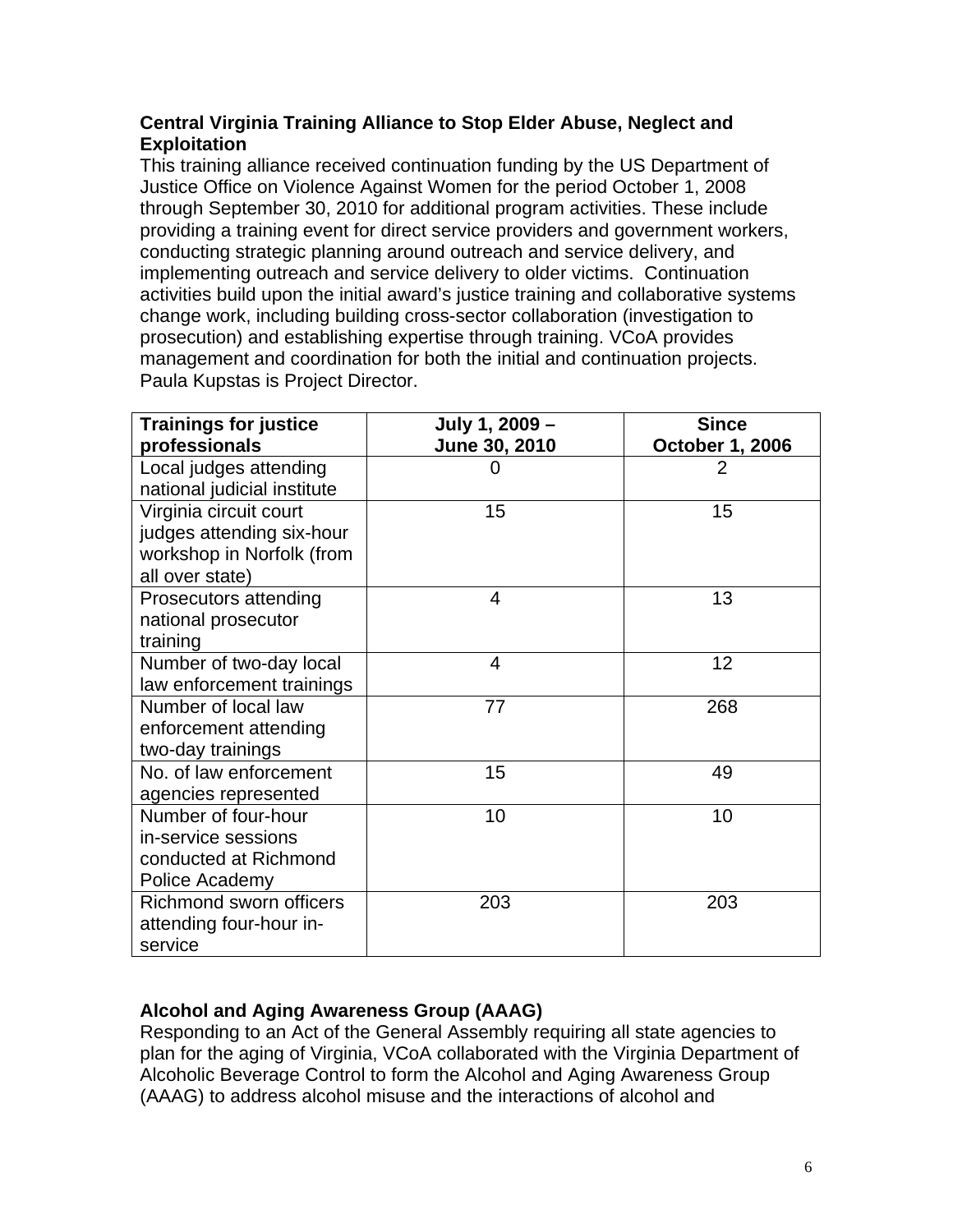medications. The Group has developed a website, written and produced informative brochures for the public, and initiated training forums for service providers on assessing, screening, and referring older adults at risk. This fiscal year the Group:

- Sponsored the *Get Connected Toolkit Training* on September 24, 2008, to teach use of this effective federal product
- Conducted the second *The Hidden Epidemic* conferenc*e* in April 2009 for a statewide audience of social workers, nurses, and other service providers on the signs and symptoms of alcohol misuse in older adults and the potential risk of alcohol and medication interactions
- Distributed the DVD from the previous *The Hidden Epidemic* conference and conducted a public awareness media campaign.

### **Elderhostel and Lifelong Learning**

VCoA has offered Elderhostel (briefly renamed Exploritas during this period) learning programs for older adults since 1979, but the current economic recession has presented the greatest challenge in our history. VCoA is also founding co-sponsor (2003) of the Lifelong Learning Institute of Chesterfield, whose growing operations are discussed separately under "Community Partnerships." Dr. Jane Stephan directs VCoA's Elderhostel and lifelong learning programs, while Catherine Dodson coordinates Richmond Elderhostel. Noteworthy Elderhostel achievements in this fiscal year include:

- Enrollments Continue to Decline**.** VCU-Elderhostel programs in Richmond, Natural Bridge, Staunton, and Harrisonburg drew 755 participants in 34 four-day and six-day programs during FY 2009-2010, compared to 1,084 in 44 programs the previous year; the fill rate or average attendance for each program did rise to 22. The Staunton programs are in partnership with the American Shakespeare Center.
- One of VCoA's newer Natural Bridge programs, *A 21st Century Chautauqua*, evokes the concept and atmosphere of its namesake, a 19th century learning camp in upstate New York. The August 2009 *Chautauqua* showcased 12 of our best instructors from all four of our traditional Elderhostel locations, i.e., Natural Bridge, Richmond, Staunton, and Hampton Roads. Our *Chautauqua* allows us to expand enrollment from the usual 44 learners (one program) to 120 (three programs), and, in fact, filled to capacity; participants rated Chautauqua extremely highly and VCoA intends to expand this concept.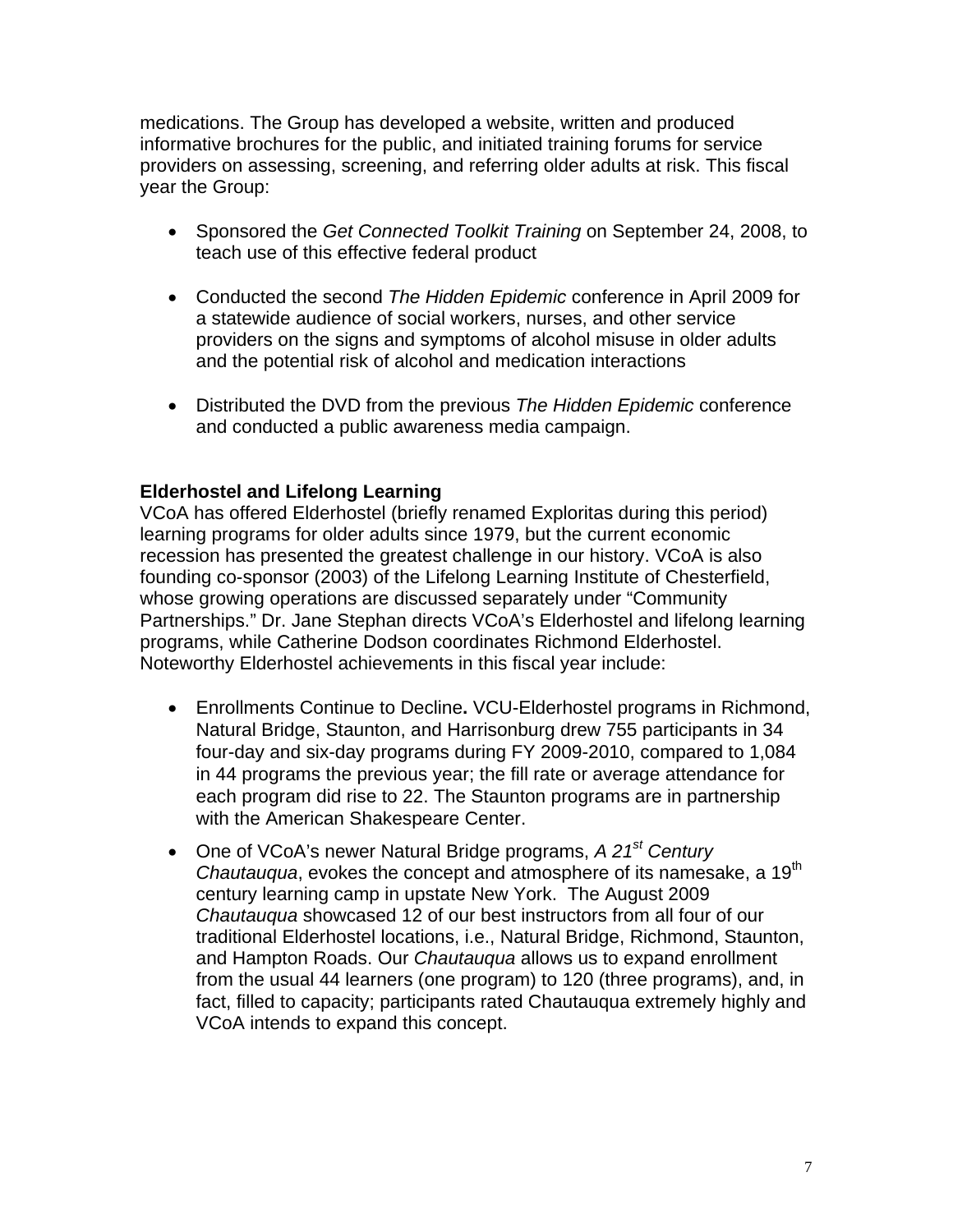### **Central Virginia Task Force on Domestic Violence in Later Life**

VCoA is the leading agency in the Central Virginia Task Force on Domestic Violence in Later Life, a regional collaboration of aging services, criminal justice professionals, domestic and sexual violence programs, and allied professionals working to raise awareness and improve the community response to older women who experience domestic and sexual violence. VCoA administers two grant projects on behalf of the Task Force:

- Central Virginia Task Force on Domestic Violence in Later Life Project: The Virginia Center on Aging, as lead agency, was awarded \$35,390 in continuation funding to administer and implement this project in calendar year 2010. Funding is through the Virginia Services, Training, Officers, Prosecution (V-STOP) Violence against Women grant program, administered by the Virginia Dept. of Criminal Justice Services. Those trained during this year include: domestic violence/ sexual violence program staff, 6; health professionals, 30; prosecutors/ victim witness, 15; professionals in aging services, 8; Law Enforcement, 52; Faith Community, 58; and Students, 25. Total number trained: 182.
- Family Violence Project: The Virginia Center on Aging, as lead agency, was awarded \$9,318 in continuation funding to administer and implement this statewide project in calendar year 2010. Funding is through the Virginia Domestic Violence Victim Fund, Virginia Department of Criminal Justice Services. We worked with the Virginia Sexual and Domestic Violence Action Alliance and Henrico police to produce a statewide training conference in August. Lisa Furr led trainings and consultations at sites across Virginia, including: Abingdon Coordinated Community Response Team, 36 participants; Department of Criminal Justice Services: a) Virginia Victim Assistance Academy, 31 participants, and b) Sexual Violence Training of Trainers, 40; Network Conference for Victim Witness Advocates, 80; Norfolk Sexual Assault Response Team, 28; Office of Attorney General, training of prosecutors and law enforcement, 55; Rappahannock DV and SV Coordinating Council, 25; Samaritan House Board of Directors, Virginia Beach, 24; Sexual and Domestic Violence Action Alliance, Statewide Family Violence Hotline, 3; and Shelter for Help and Emergency Services in Charlottesville, 10. Total number trained: 298.

#### **Take Back Your Life**

VCoA collaborated with Senior Navigator in pilot-testing an innovative, positive, community-based and interactive confidential Internet project to assist victims of domestic violence in later life; this pilot, funded by the Verizon Foundation and the Cameron Foundation, concentrates on the Tri-Cities area of Colonial Heights, Hopewell, and Petersburg, anticipating future statewide replication. The initiative seeks to raise awareness in the region: 1) that domestic violence occurs in later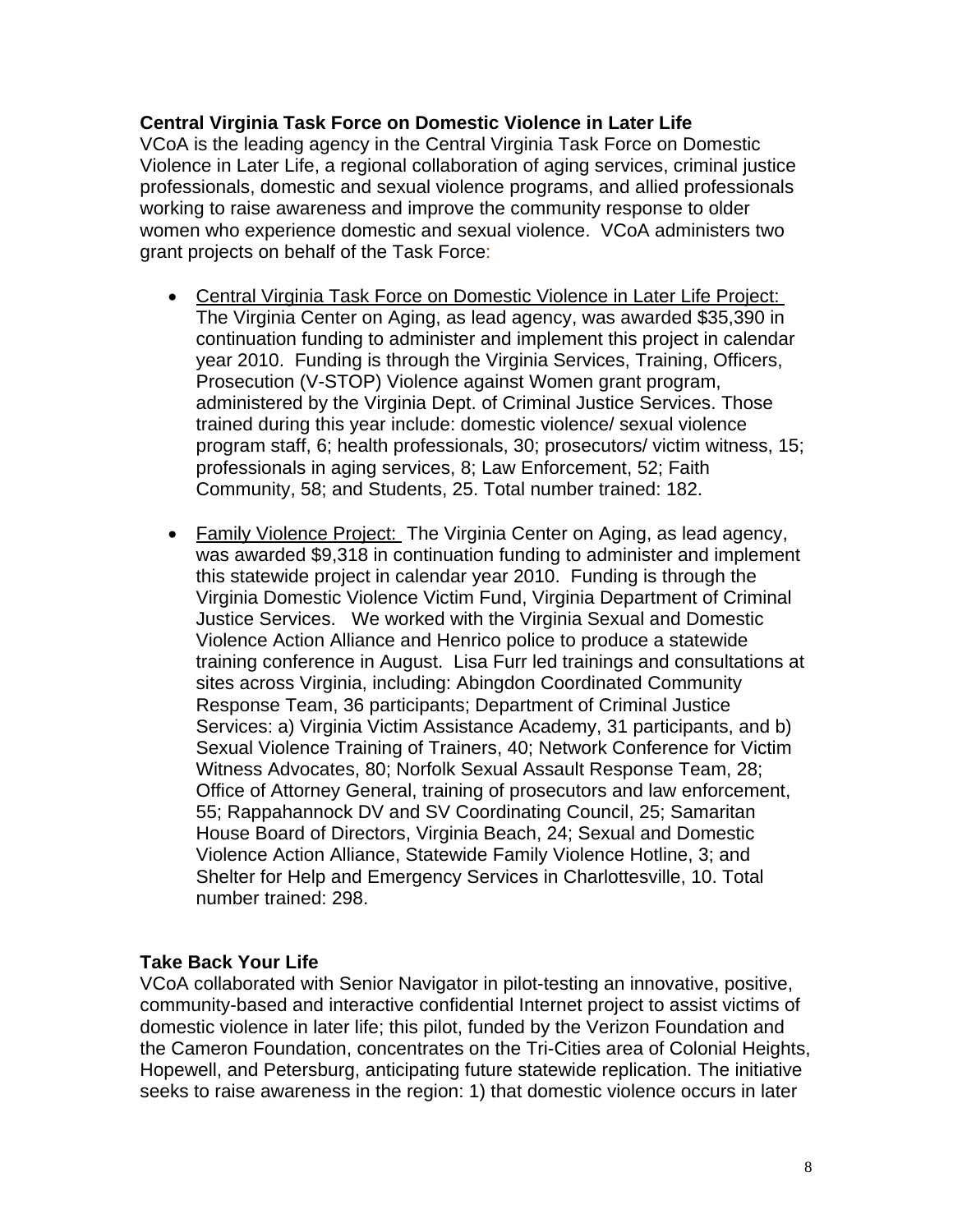life, 2) that there are unique aspects of domestic violence in later life, and 3) that faith-based leaders and community-based leaders can respond and help people in abusive situations to take back their lives. The project seeks to give individuals, clergy, faith community (parish) nurses, lay leaders, and professionals a better understanding of the issues specific to the older adult population and equip them with resources for those in need. Key components include convening focus groups, designing an online "Solution Center," developing a training module for faith-based leaders and community-based providers, and launching the Solution Center and deploying the training module. During fiscal 2009-2010, the project:

- Built upon results from focus groups (28 participants plus two key informants, held in five locations, with representation from every city and county across the Cameron region) to advise development of Solution Center content.
- Conducted two Community Partner Meetings (15 participants in October 2009 and 17 participants in March 2010)

### **Old***er* **Dominion Partnership:**

VCoA was central to the conceptualization and launching of the Old*er* Dominion Project, a broad undertaking by businesses, government, and non-profits, led by the Southeastern Institute of Research, to understand the aging of Virginia, create appropriate business opportunities, and increase public awareness of the implications for Baby Boomers and other generations. VCoA's Paula Kupstas and Ed Ansello are currently serving on the Statewide Database Work Group.

### **Virginia Victim Assistance Academy (VVAA)**

Partnering in a federal project led by the Virginia Department of Criminal Justice Services, VCoA helped to launch week-long residential academies for law enforcement and victim/witness personnel in July 2008 and August 2009 at the University of Richmond campus. VVAA is a multi-year project funded by the U.S. Department of Justice. VCoA has worked on curriculum development, training, and sustainability aspects of the Academy. Other partners include staff from other units of VCU (Internal Medicine and Psychiatry, Social Work, Sociology, Wilder School of Public Policy, etc.); the Virginia Departments of Corrections and Social Services; the Office of the Attorney General; and several other public and private organizations. VCoA's Ed Ansello and Lisa Furr serve on the advisory committee and Furr as faculty at the training.

#### **Research**

**Alzheimer's and Related Diseases Research Award Fund (ARDRAF)** VCoA administers the Alzheimer's and Related Diseases Research Award Fund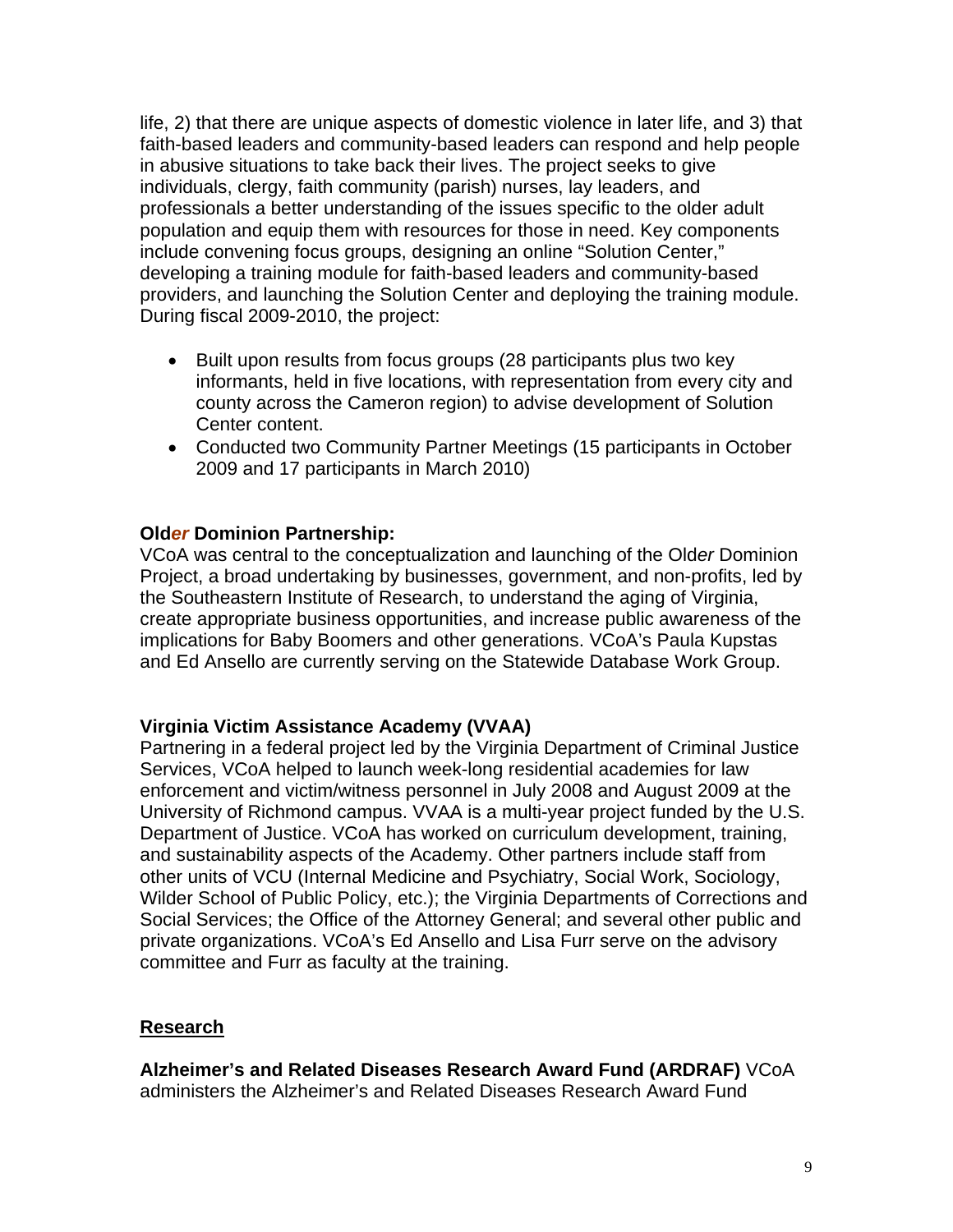(known as ARDRAF) for Virginia-based researchers. ARDRAF enables pilot research into promising lines of inquiry into the causes, consequences, and treatments of dementing illnesses. Since 1982, VCoA has now awarded 122 seed grants in a total outlay of \$2.25 Million, which have, in turn, brought back to Virginia over \$19.8 Million in larger grants from the likes of the National Science Foundation and the National Institutes of Health, for a return on investment of \$8.80 for each dollar appropriated. In addition, we have documented 242 related scientific and professional publications stemming from the project funded through the ARDRAF

### **Mindfulness Based Stress Reduction for Alzheimer's Caregivers**

 VCoA is the Principal Investigator for this collaborative study with the VCU Department of Psychology, as part of the federal Alzheimer's Disease Supportive Services Program conducted by the Virginia Department for the Aging with funding from the U.S. Administration on Aging, DHHS (October 2008-March 2010; \$90,500). The double-blind research study is intended to evaluate the immediate and longer-term efficacy of an intervention for caregivers of persons with dementia, using measures of psychological symptoms and well-being, stress-related physiological functioning, and physical morbidity in the caregivers, as well as caregiver-patient relationship quality.

## **Information and Resource Sharing**

## **Age in Action Recognized**

*Age in Action,* VCoA's quarterly published in partnership with the Virginia Department for the Aging, received honors during this fiscal year. In April 2010 at its 31<sup>st</sup> Annual Meeting, the Southern Gerontological Society recognized Age in *Action* with its Media Award as the most outstanding aging-related media product (print, broadcast, video) in the South. *Age in Action* now reaches more than 20,000 readers across Virginia, the United States, and other parts of the world.

## **Professional Training Conferences Sponsored**

VCoA co-sponsored six statewide conferences this fiscal year, as follows:

- *Working Together: The Third Annual Conference on Improving Senior Care*, in Charlottesville (February 16<sup>th</sup>-17<sup>th</sup>)
- *T*he*31st annual meeting of the Southern Gerontological Society*, in Richmond (April  $7^{th}$  -10<sup>th</sup>)
- *The Virginia Geriatric Society Conference,* in Williamsburg (April 8<sup>th</sup>-11<sup>th</sup>)
- *T*he *Virginia Guardianship-Virginia Elder Rights Conference*, in Richmond  $(April 26<sup>th</sup>-27<sup>th</sup>)$
- The 16<sup>th</sup> Annual Conference of the Virginia Coalition for the Prevention of *Elder Abuse*, in Virginia Beach (June 2<sup>nd</sup>-4<sup>th</sup>)
- *Creative Roads to Inclusion* on aging with lifelong disabilities, in Richmond (June  $7<sup>th</sup>$ ).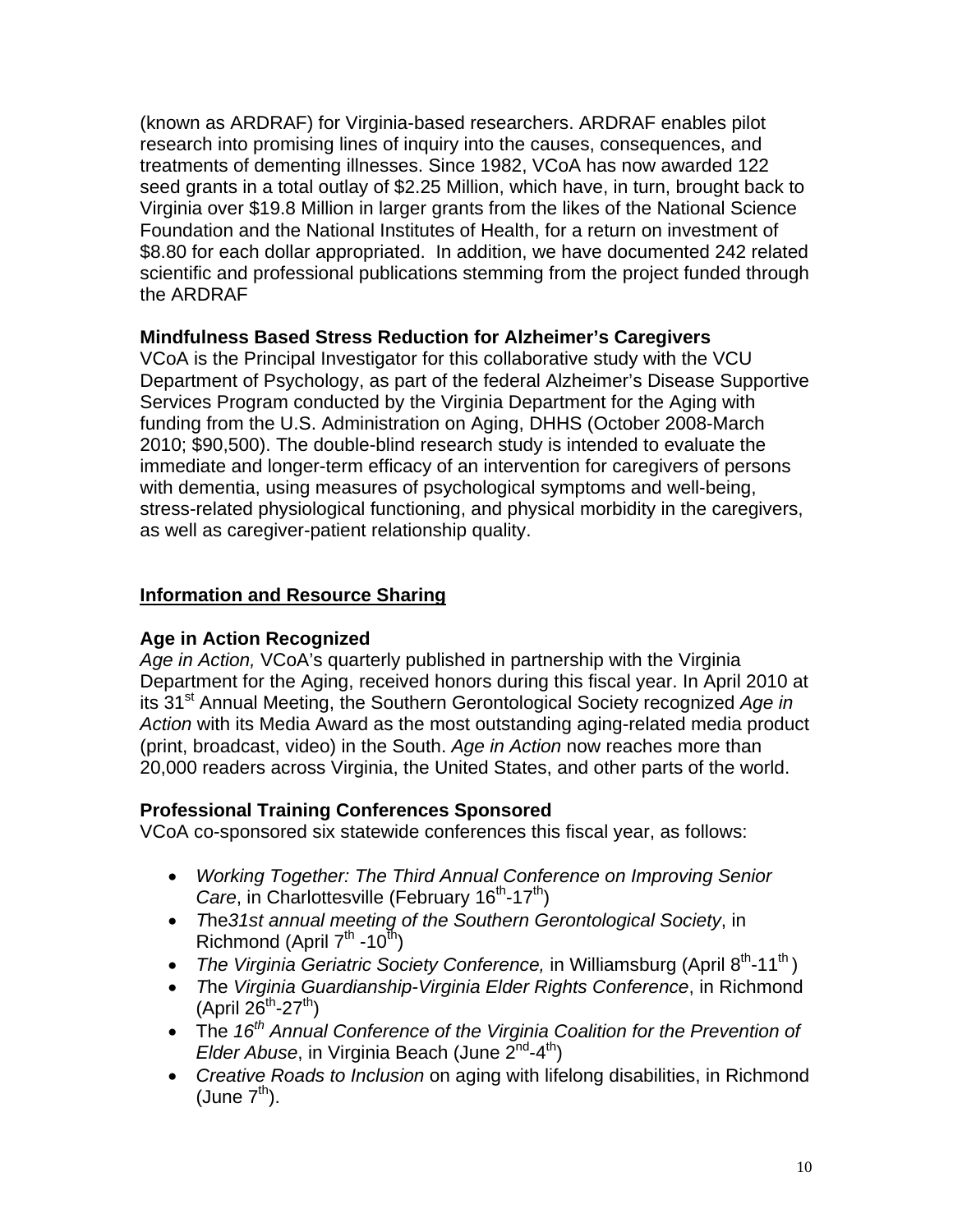### **4. Research and Scholarly Activities**

 One journal article by one staff member: Ansello, E.F. (2010). Abuse, neglect, and exploitation: Considerations in aging with lifelong disabilities. *Journal of Elder Abuse & Neglect, 22*(1-2), 105-130.

Memberships on two professional association boards of directors/executive committees by three staff members: Association for Gerontology in Higher Education (Waters) and Southern Gerontological Society (Ansello and Coogle).

Memberships on three professional journal editorial boards by two staff members: *Journal of Applied Gerontology* (Coogle), *Journal of Policy and Practice in Intellectual Disabilities* (Ansello), and *Gerontology and Geriatrics Education* (Coogle).

 Five papers and presentations at professional conferences by four staff members (Ansello, Coogle, Kupstas, Waters [2]):

## **5. Public/Community Service Activities (Community Partnerships)**

### **Lifelong Learning Institute of Chesterfield**

VCoA is a founding sponsor of the Lifelong Learning Institute (LLI), which is housed in Midlothian, VA. Conceived and operated in partnership with the Chesterfield Board of Supervisors and Chesterfield County Public Schools since 2003, the LLI is based on the Elderhostel Institute model, which emphasizes and operates on member-driven administration and instruction. LLI membership reached over 600 adults ages 50 and older during FY 2009-10. The LLI offered 74 classes during summer 2009, 115 during fall 2009, and 140 during spring 2010, for a total of 329 learning experiences (courses, special events, guest lectures), up 4% from the previous fiscal year.

### **Area Planning and Services Committee for Aging with Lifelong Disabilities (APSC)**

VCoA maintained its seventh consecutive year of community partnership in the APSC, a broad coalition of family caregivers and leaders across metropolitan Richmond in disabilities, health care, aging services, parks and recreation, communities of faith, and more. The APSC membership assesses needs and designs strategies to assist both those who age with lifelong disabilities, such as mental retardation and cerebral palsy, and their family caregivers. During fiscal year 2009-2010, the APSC offered a community workshop *There Is No Place Like Home: Aging in Place* in November 2009 and in June 2010 held its annual statewide conference, this year entitled *Creative Roads to Inclusion*, which addressed: honoring the person within; the Americans with Disabilities Act (ADA); cultural competency: person-centeredness; communication and behavior;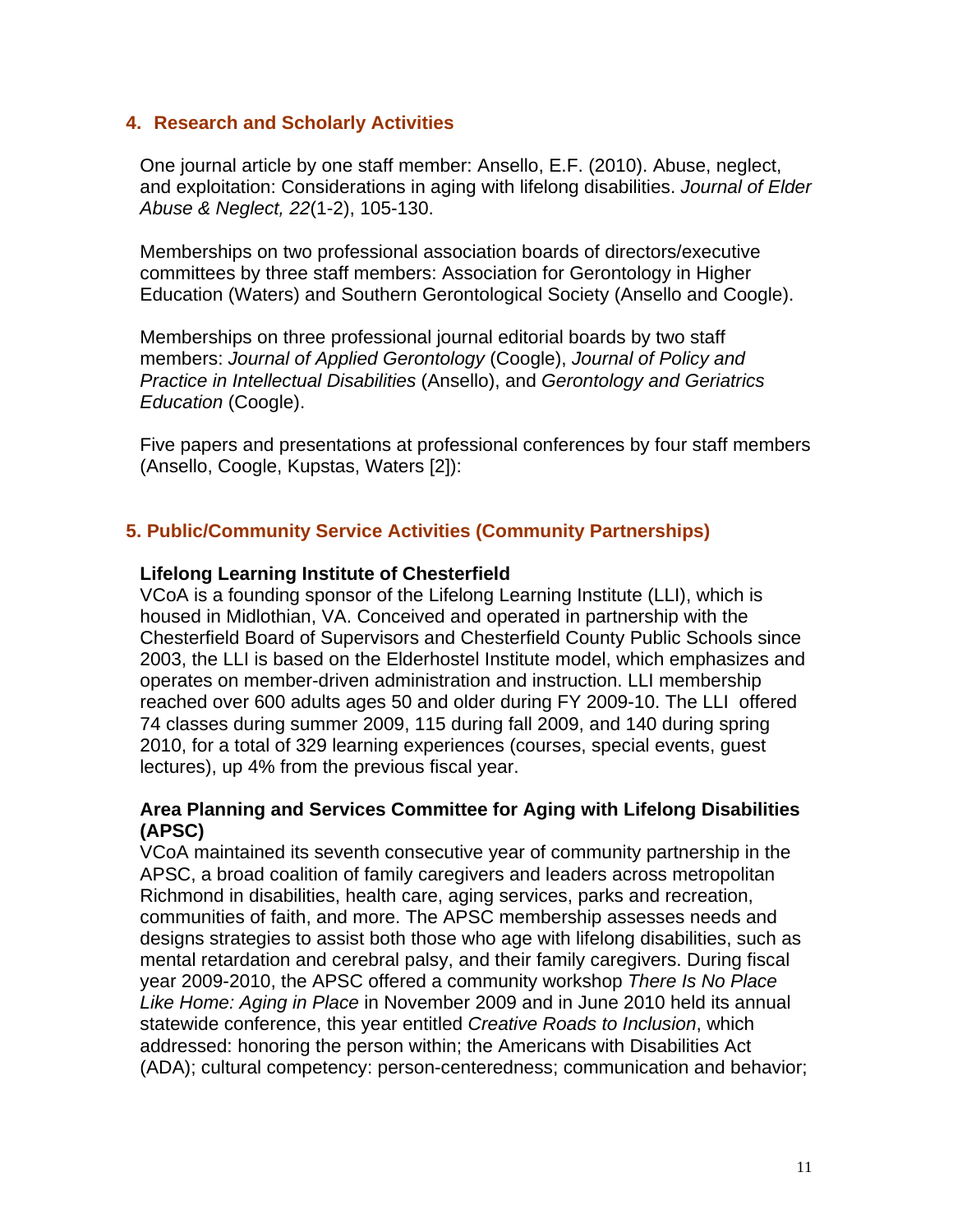opening the doors to fun: a panel of best practices; self-advocacy for those who missed it; and more.

## **Professional Assistance to Community Partnerships**

VCoA staff (noted in parentheses) contributed technical assistance, knowledge transfer, and other professional assistance in response to community need by working with many groups, including the following 13 organizations and groups:

- Area Planning and Services Committee (APSC) (Ansello)
- Central Virginia Task on Domestic Violence in Later Life (Kupstas, Furr, Ansello)
- Chesterfield Council on Aging (Ansello)
- Equality Virginia's Anti Violence Project (Furr)
- Lifelong Learning Institute of Chesterfield (Board of Directors) (Stephan, Ansello)
- National Association on Mental Illness (NAMI) of Central Virginia (Kupstas)
- Richmond Fatality Review (Furr)
- Richmond Peace Education Center (Furr)
- Shepherd's Center of Richmond (Ansello)
- Virginia Arthritis Action Coalition (Executive Committee) (Ansello)
- Virginia Coalition for the Prevention of Elder Abuse (Board of Directors) (Ansello, Furr)
- Virginia Culture Change Coalition (long-term care reform) (Steering Committee) (Waters)
- Virginia Sexual and Domestic Violence Action Alliance (Governing Board) and its Wild Women of Wisdom Task Force (Furr, Kupstas)

# **6. International Activities**

VCoA has been collaborating, since 2003, with colleagues within the Nippon Care-Fit Service Association (a Japanese non-profit), the World Health Organization (WHO) of the United Nations, several universities in the United States, Japan, India, Asia, and Europe, the Association for Gerontology in Higher Education, and others in a continuing initiative to introduce a re-envisioned, culturally sensitive gerontology curriculum into higher education across Southeast Asia, including Japan and India. VCoA is exploring a similar relationship with a university in Turkey.

# **7. Important Challenges in Fiscal Year 2009-2010**

• VCoA has again experienced both reduced appropriations from the General Assembly and a decrease in enrollments in our Elderhostel programs, both reflecting the continuation of the economic decline across the country that has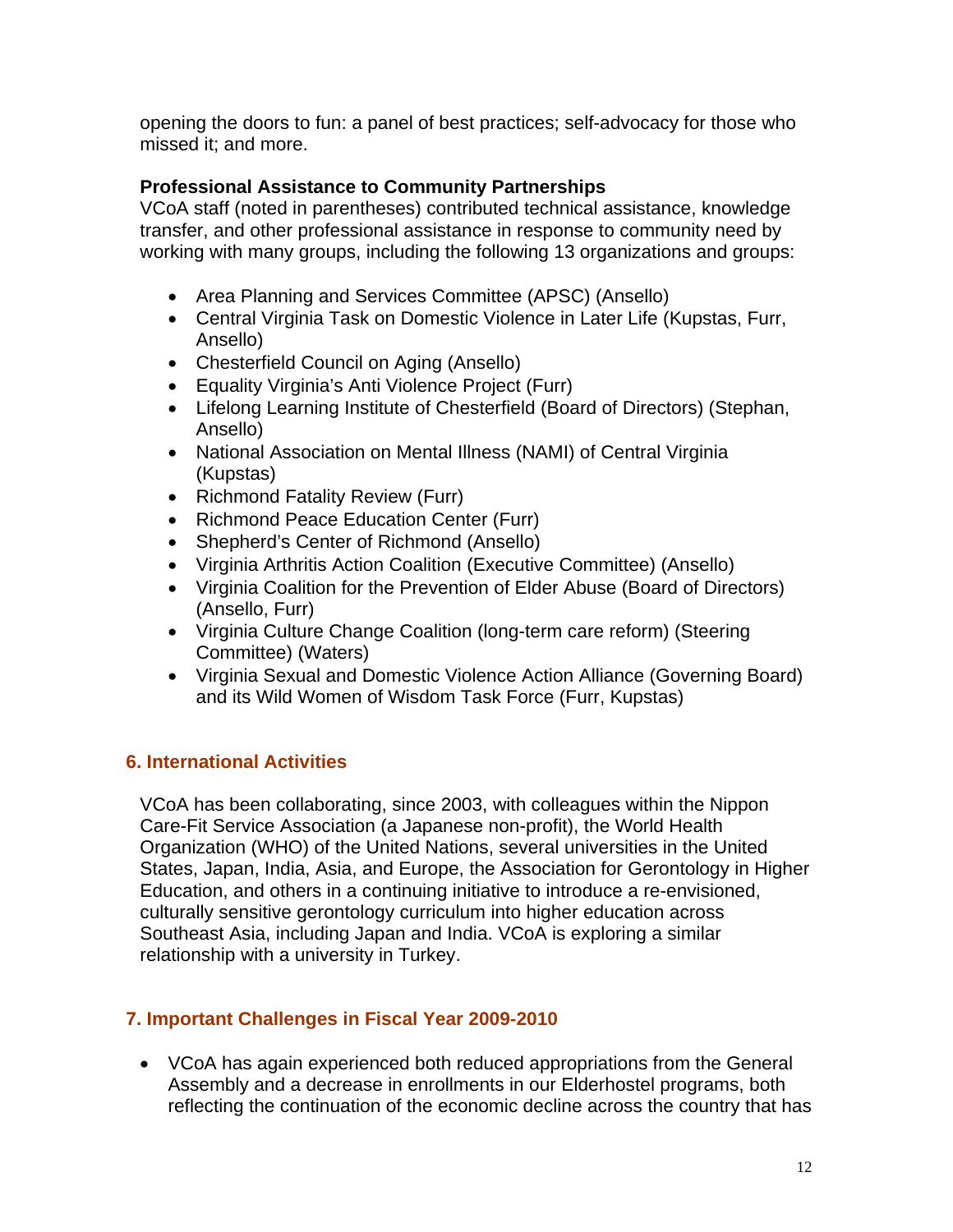been called the Great Recession. This decline produces less tax revenue for the Commonwealth, hence lowered appropriations to state entities such as VCoA, and fewer travelers to educational programs like Elderhostel. VCoA has undertaken a reassessment of our various educational programs, has instituted a number of efficiencies, and established a special subcommittee within its Advisory Committee to advise next steps.

• VCoA, having had to reduce the scope of both the ARDRAF seed grant program and the GTE training program because of budget cuts, is addressing ways to maximize the impact of these programs.

### **8. Objectives for Fiscal Year 2010-2011**

The following outline of six objectives for 2010-2011 is organized according to our legislated mandates of interdisciplinary studies, research, and information and resource sharing.

### Interdisciplinary Studies

- 1. VCoA has received federal support for a substantial project in geriatric education that capitalizes on expertise in several professions at VCU. Eastern Medical School and the University of Virginia. This five-year project, headquartered at VCoA, focuses on faculty development; curriculum development, with a special emphasis on Evidence Based Programs on prevention of falls; the clinical interprofessional training of students; and the continuing education of practicing professionals. This project has specified objectives and outcomes for each of its five years; VCoA intends to meet those specified for fiscal year 2010-2011.
- 2. VCoA intends to continue judicious administration of appropriations from the General Assembly to conduct the Geriatric Training and Education (GTE) program, in order to support needed geriatric workforce training across Virginia.
- 3. VCoA intends to continue its leadership in matters of domestic and family violence in later life. We will seek to train prosecutors and judges in our federal OVW project and to secure additional support from DCJS to continue both of our projects on domestic violence in later life and family violence.
- 4. VCoA intends to continue leadership within the Area Planning and Services Committee (APSC), to expand the membership of the APSC, and to co-sponsor at least one regional workshop and one statewide conference on matters of aging with lifelong, developmental disabilities.